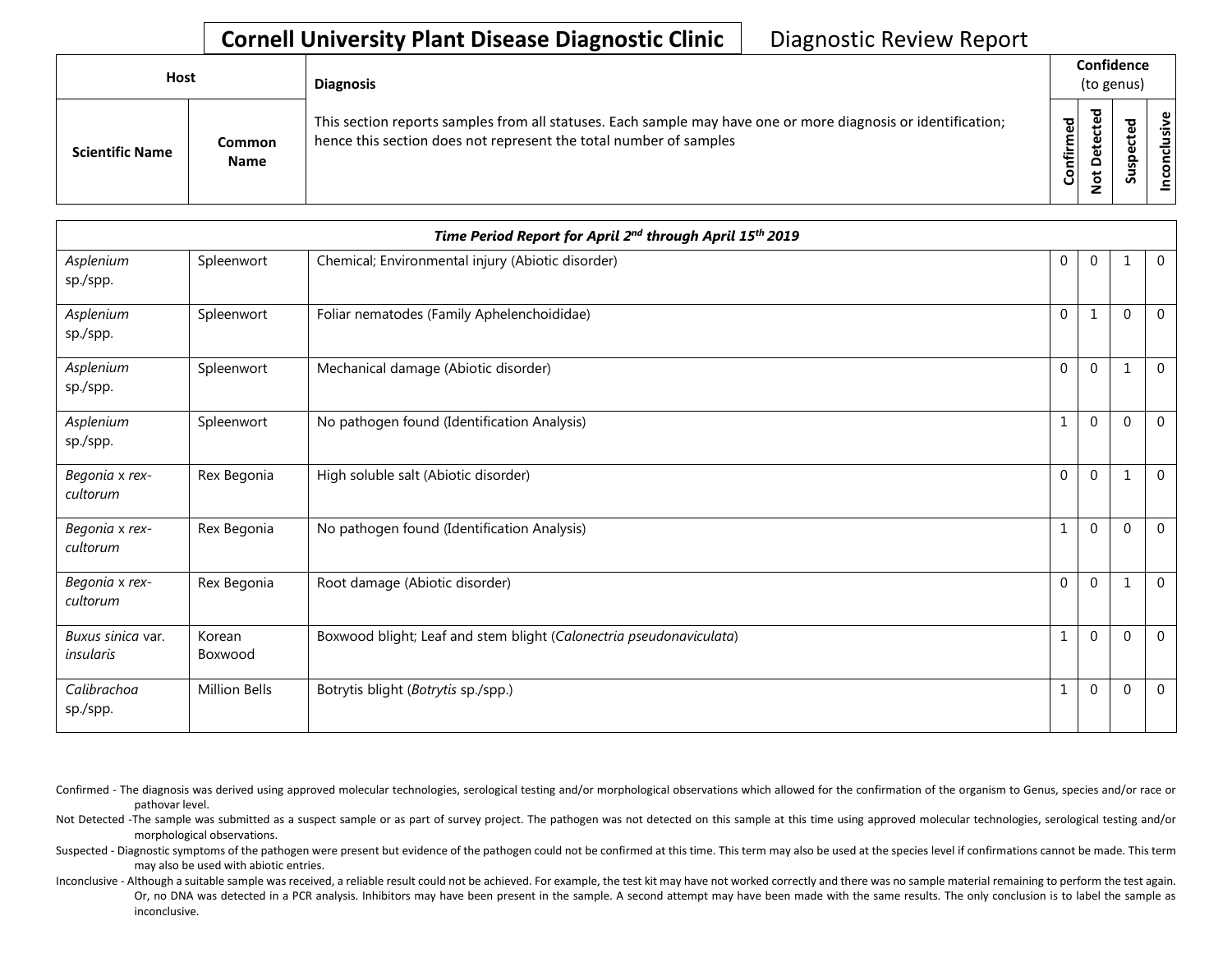## **Cornell University Plant Disease Diagnostic Clinic** | Diagnostic Review Report

| <b>Host</b>            |                       |                                                                                                                                                                                    |                   | <b>Diagnosis</b>                                       |             | Confidence<br>(to genus)    |  |  |  |
|------------------------|-----------------------|------------------------------------------------------------------------------------------------------------------------------------------------------------------------------------|-------------------|--------------------------------------------------------|-------------|-----------------------------|--|--|--|
| <b>Scientific Name</b> | Common<br><b>Name</b> | This section reports samples from all statuses. Each sample may have one or more diagnosis or identification;<br>hence this section does not represent the total number of samples | ਠ<br>o<br>Confirm | ᠊ᠣ<br>ω<br>ゼ<br>ω<br>ى<br>َف<br>≏<br>پ<br>$\circ$<br>- | ᇃ<br>S<br>Ō | $\mathbf \omega$<br>≤.<br>š |  |  |  |

| Calibrachoa<br>sp./spp.  | <b>Million Bells</b> | Unknown abiotic disorder (Abiotic disorder)                           | $\mathbf{0}$ | $\Omega$     | 1            | $\overline{0}$ |
|--------------------------|----------------------|-----------------------------------------------------------------------|--------------|--------------|--------------|----------------|
| Ferns; various<br>genera | Ferns                | Moisture stress (Abiotic disorder)                                    | $\Omega$     | $\mathbf{0}$ | $\mathbf{1}$ | $\overline{0}$ |
| Ferns; various<br>genera | Ferns                | No pathogen found (Identification Analysis)                           | 1            | $\Omega$     | $\Omega$     | $\mathbf{0}$   |
| Lobelia sp./spp.         | Lobelia              | No pathogen found (Identification Analysis)                           | $\mathbf{1}$ | $\mathbf 0$  | $\Omega$     | $\overline{0}$ |
| Lobelia sp./spp.         | Lobelia              | Unknown abiotic disorder (Abiotic disorder)                           | $\mathbf 0$  | $\mathbf 0$  | $\mathbf{1}$ | $\overline{0}$ |
| Pinus densiflora         | Japanese Red<br>pine | Sunscald (Abiotic disorder)                                           | $\Omega$     | $\mathbf{0}$ | $\mathbf{1}$ | $\mathbf 0$    |
| Pinus densiflora         | Japanese Red<br>pine | Unspecified pathology (Pestalotiopsis sp./spp.)                       | $\mathbf{1}$ | $\Omega$     | $\Omega$     | $\overline{0}$ |
| Pinus densiflora         | Japanese Red<br>pine | Winter injury (Abiotic disorder)                                      | $\Omega$     | $\Omega$     | -1           | $\overline{0}$ |
| Pinus sp./spp.           | Pine                 | High soil moisture (Abiotic disorder)                                 | $\mathbf 0$  | $\Omega$     |              | $\overline{0}$ |
| Pinus sp./spp.           | Pine                 | Non-pathogenic; Saprophyte (Secondary Agents; Saprophytes; Unspecif.) | 1            | $\Omega$     | $\Omega$     | $\Omega$       |
| Pinus sp./spp.           | Pine                 | Root damage (Abiotic disorder)                                        | $\mathbf{0}$ | $\mathbf{0}$ |              | $\overline{0}$ |

Confirmed - The diagnosis was derived using approved molecular technologies, serological testing and/or morphological observations which allowed for the confirmation of the organism to Genus, species and/or race or pathovar level.

Not Detected -The sample was submitted as a suspect sample or as part of survey project. The pathogen was not detected on this sample at this time using approved molecular technologies, serological testing and/or morphological observations.

Suspected - Diagnostic symptoms of the pathogen were present but evidence of the pathogen could not be confirmed at this time. This term may also be used at the species level if confirmations cannot be made. This term may also be used with abiotic entries.

Inconclusive - Although a suitable sample was received, a reliable result could not be achieved. For example, the test kit may have not worked correctly and there was no sample material remaining to perform the test again. Or, no DNA was detected in a PCR analysis. Inhibitors may have been present in the sample. A second attempt may have been made with the same results. The only conclusion is to label the sample as inconclusive.